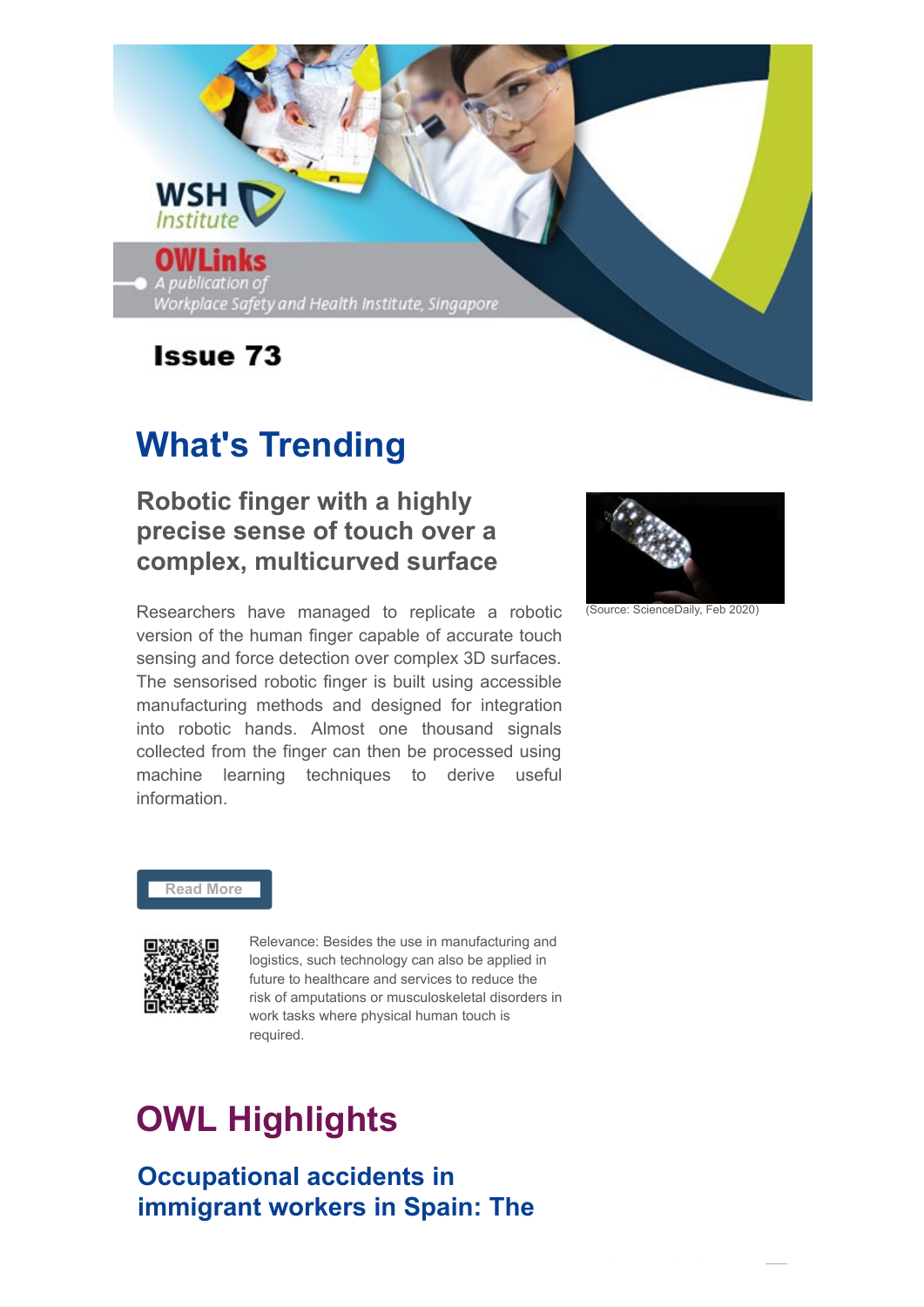### **complex role of culture**

Cultural differences had sometimes been cited as one of the causes of workplace accidents amongst migrant workers. This research examined if cultural differences, which include language, cultural distance and national cultural values between the host country and the home countries of immigrants are associated with their work accident rates.

Using data of migrant workers from 34 countries in Spain in 2015, the study found that migrant workers from non-Spanish-speaking countries had fewer accidents than their counterparts from Spanishspeaking countries, suggesting that language did not play a determining role in the occurrence of a greater number of accidents. Similarly, cultural distance was not positively associated with a higher accident rate. On the other hand, workers from countries that have societal scores in pragmatism and preparedness for the future, which suggested a higher perception for safety, health and risk avoidance, saw lower accident rates.

These results suggested that intervention programmes should focus mainly on cultural values that are related to accidents, rather than reducing all cultural differences between the native population and migrant workers.



**[Read More](https://www.sciencedirect.com/science/article/pii/S0925753518311998)**

**Theme:** Workplace Culture **Date of Publication:** Jan 2020 **Source:** Safety Science

# **Leading indicators – a conceptual IoT-based framework to produce active leading indicators for construction safety**

Active leading indicators (ALIs) are measurements or information streams that provide an indication of the safety performance of a firm or project. This study proposed a framework that can collect and analyse real-time quantifiable ALIs by utilising the emerging



on Codes 10, Andrew States on

asse<br>Leading Indicators—A Conceptual IoT-Based<br>Framework to Produce Active Leading Indicators for<br>Construction Safety

**WOPI** 

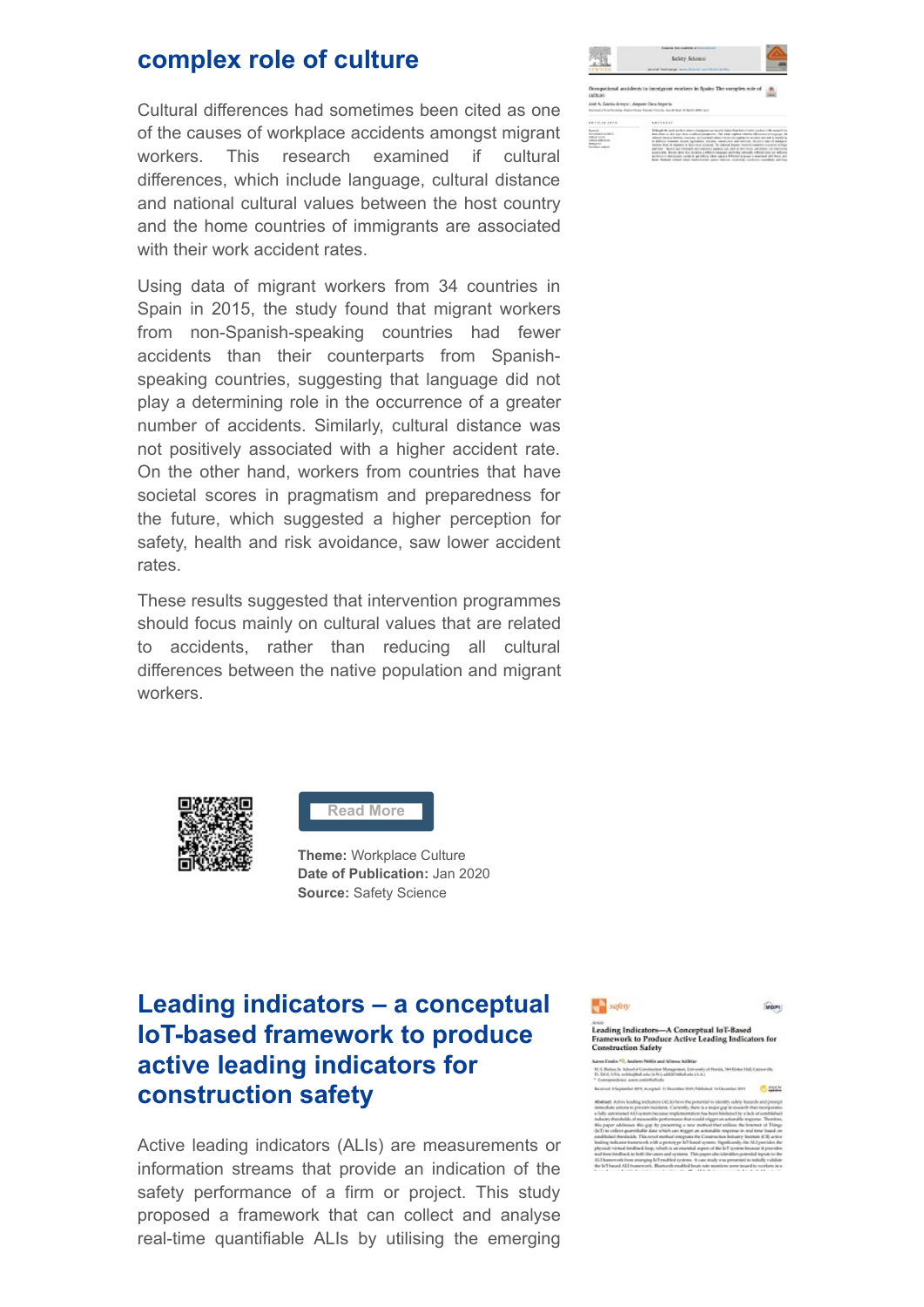Internet of Things (IoT) technology to collect quantifiable data, which can then trigger an actionable response in real time based on established thresholds.

A case study in the Constructions sector was used to validate this framework. It showcased how application of proximity sensors and sensor-enabled wearables can be deployed to provide the ALIs to alert and prevent common accident causes such as struck-by and slip, trip and falls incidents. The framework also provided a step-by-step example of how ALIs can be identified and evaluated for effectiveness.





**Theme:** Technology **Date of Publication:** Dec 2019 **Source:** Safety

## **Posture wellness solutions in the workplace: A current review**

Evaluating existing research on ergonomics, the purpose of this review was to find out the effectiveness of ergonomic interventions and prevention programmes designed to prevent musculoskeletal disorders (MSD) from work in office settings. Findings showed that sit-stand desks, ergonomic workstations paired with ergonomic training and posture-correction technology were effective in alleviating workers' musculoskeletal symptoms. The study also suggested that wellness technology and posture improvement methods could become more cost-effective in the near future to address MSD issues.





**[Read More](https://www.longdom.org/open-access/posture-wellness-solutions-in-the-workplace-a-current-review.pdf)**

**Theme:** Ergonomics **Date of Publication:** Jan 2020 **Source:** Journal of Ergonomics